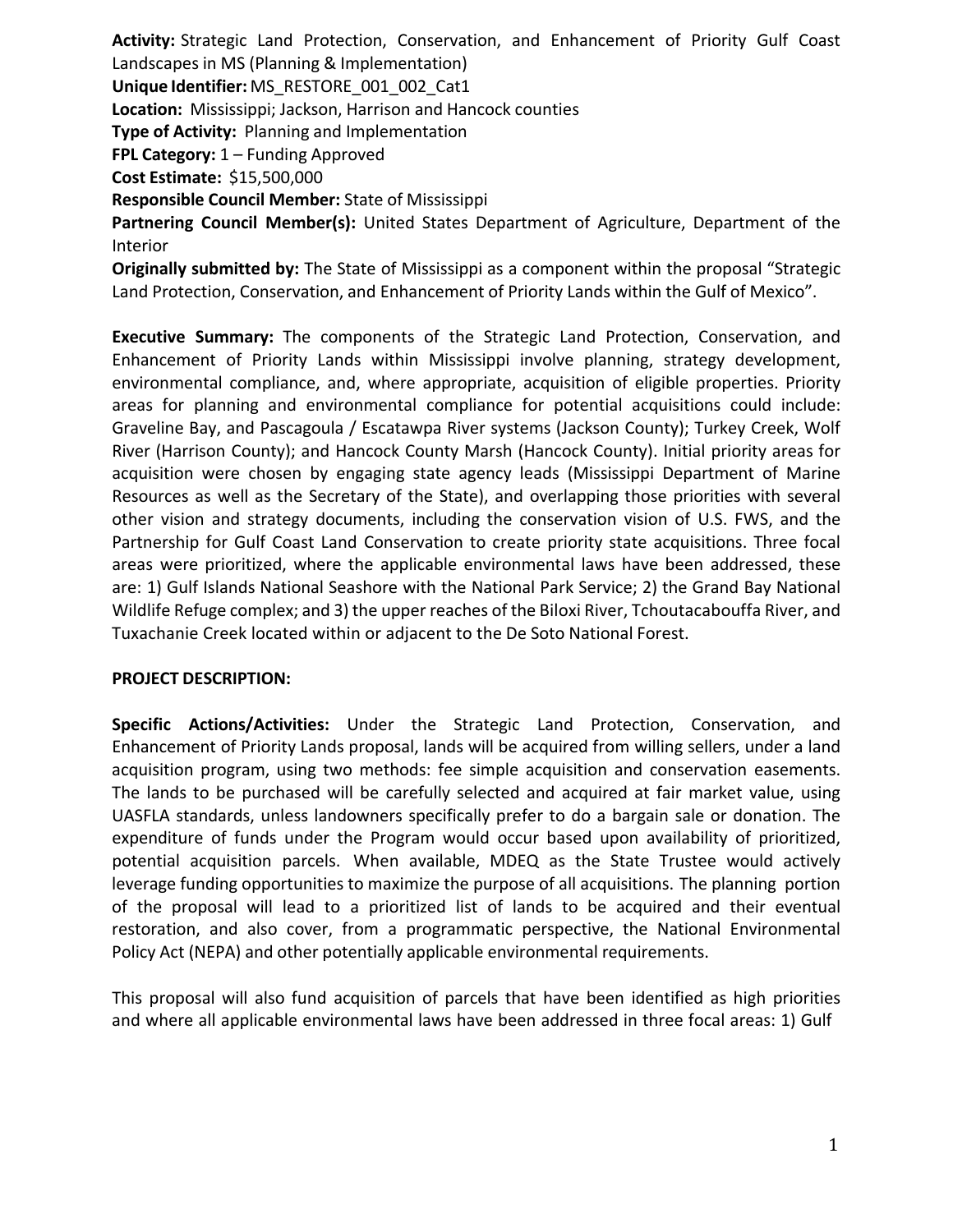Islands National Seashore with the National Park Service; 2) the Grand Bay National Wildlife Refuge complex; and 3) the upper reaches of the Biloxi River, Tchoutacabouffa River, and Tuxachanie Creek located within or adjacent to the De Soto National Forest. Specifically, the types of lands that are of interest to be acquired include:

- Gulf Islands National Seashore vulnerable marsh habitat and coastal maritime forest communities (minimum 500 acres)
- Grand Bay National Wildlife Refuge Complex coastal marsh habitat, long-leaf pine upland habitat, and transitional coastal communities (minimum of 300 acres)
- Upper reaches Biloxi River, Tchoutacabouffa River, and Tuxachanie Creek within or adjacent to De Soto National Forest – riparian corridors and long-leaf pine habitat (minimum of 200 acres)

The six factors listed below are not necessarily in any given priority order, but will be used to prioritize acquisitions within each of the focal areas:

- Scale that supports ecosystem processes: As a stand-alone project, or in conjunction with adjacent protected lands, conserves habitats and ecosystems on a scale that supports natural processes such as fire and predator-prey relationships, and of sufficient size and diversity to meet life-cycle needs and genetic dispersal of focal species.
- Adjacency to existing publicly and/or privately owned/managed lands: This would contribute to expanding the size of existing tracts of public lands that in theory support larger and more diverse plant and animal communities while also allowing for efficiencies with respect to costs associated with ongoing land management activities.
- Support priority birds and wildlife for the region: Habitats that already support priority birds and wildlife (and assumedly high overall biodiversity associated with high habitat quality) inherently have higher value as target sites for acquisition because of the opportunity to provide direct conservation protection of the site.
- Habitat quality and ecological services: This factor weighs the habitat quality of coastal wetland and upland habitats sites and the economic valuation of the associated level of ecological and economic services provided by that site. For example, an intact tidal marsh promotes carbon sequestration as well as supports coastal fisheries and in turn contributes to the local and regional seafood economy.
- Ecological corridors: This factor considers how a site might contribute to creating/expanding a natural ecological corridor across the coastal landscape, especially as part of a transition from one habitat type to the next. This factor may also dovetail with the adjacency factor for some sites (i.e., located directly adjacent to an existing public holding).
- Identified in state and/or federal land acquisition plans and in regional management plans: NGO organizations as well as federal and state agencies have produced countless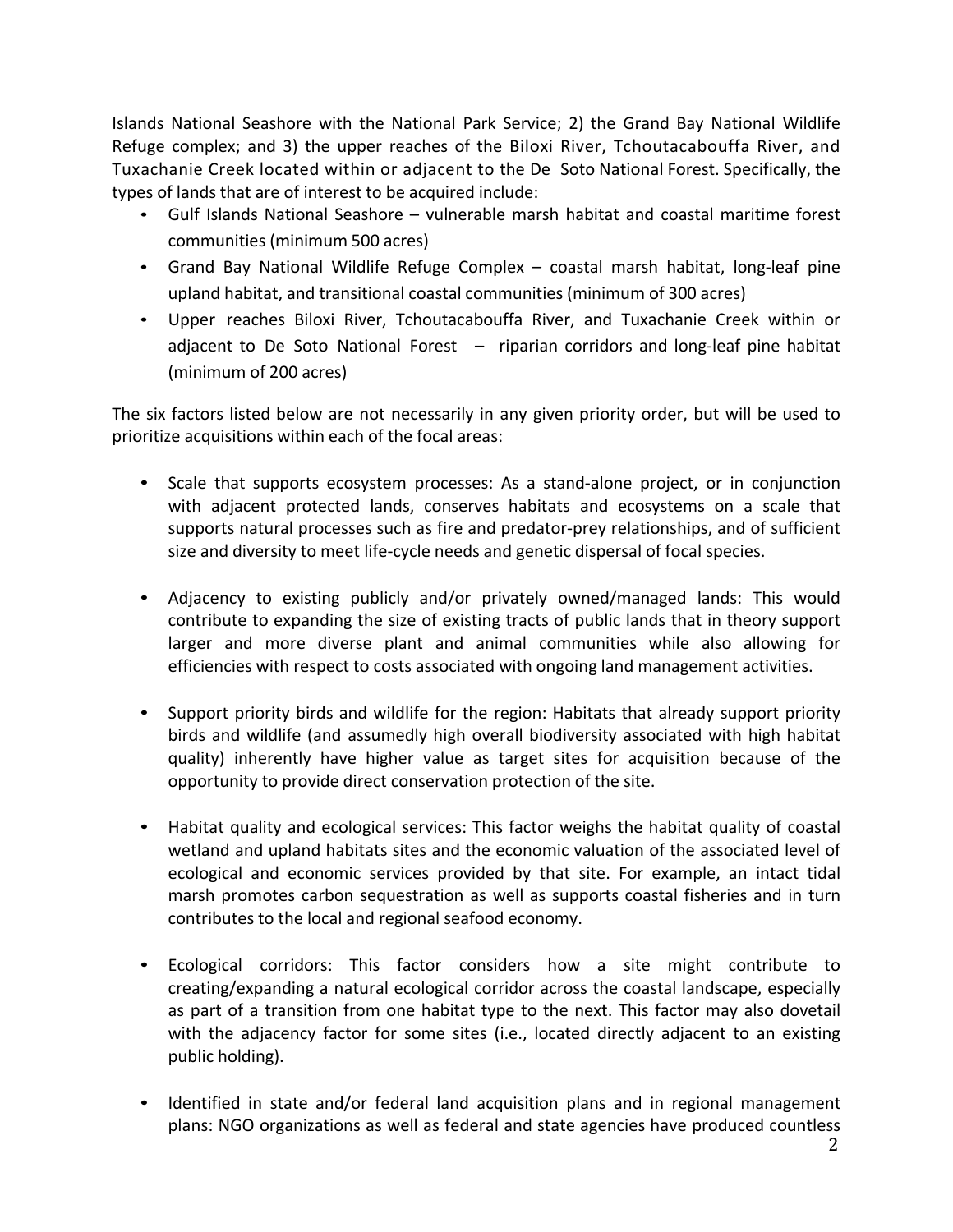strategies, reports, and prioritization lists of items for coastal restoration. There has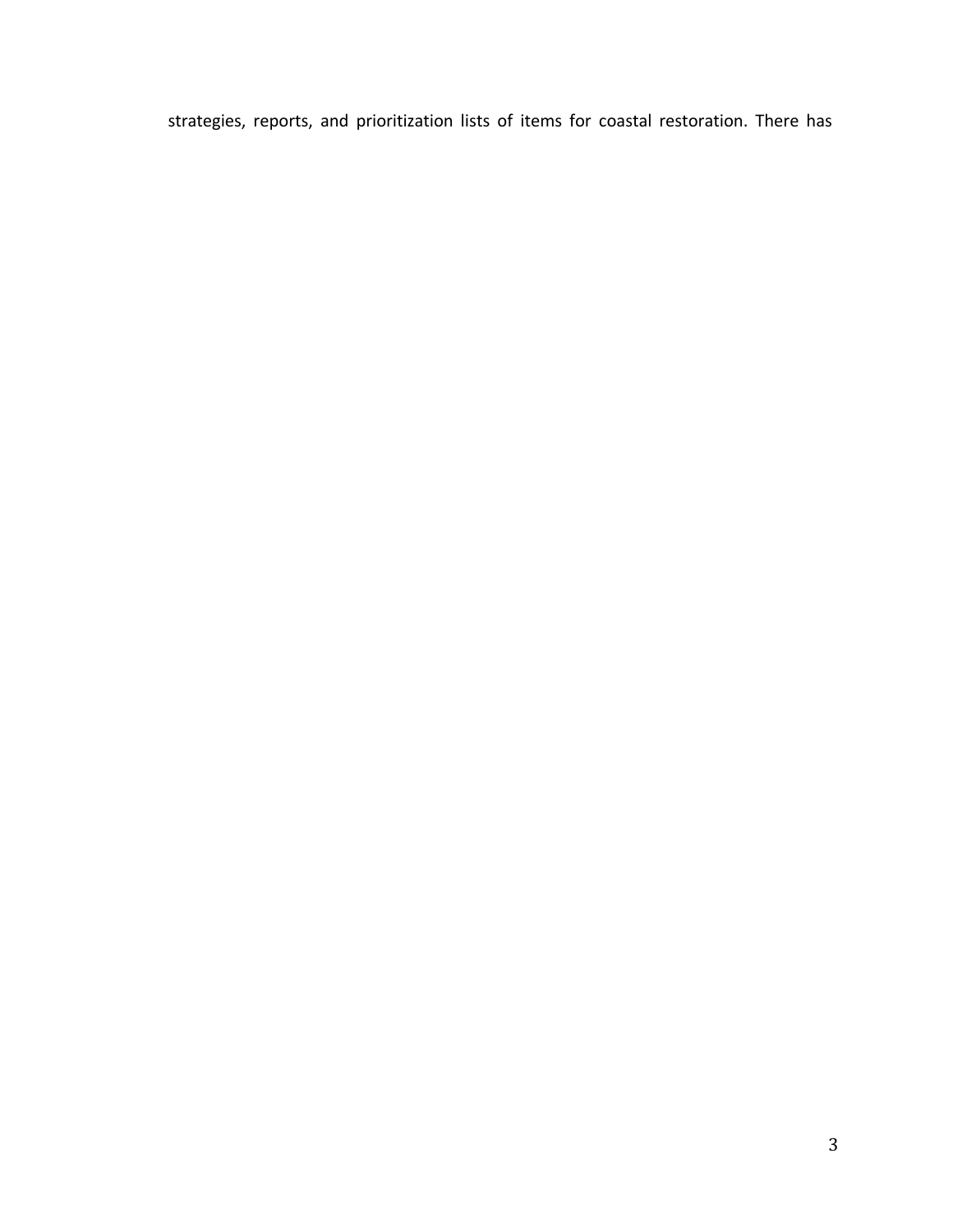been significant due diligence behind identifying lands for priority acquisition. Lands that complement or build upon existing management plans would be prioritized for acquisition.

**Deliverables:** Acquisition of priority parcels within the State of Mississippi that will provide direct and indirect ecological benefits to Mississippi's Gulf coastal landscape, expand conservation areas, and increase connectivity of protected areas. Furthermore, a prioritized list of acquisitions within the Mississippi Gulf Coast landscape that are covered under a programmatic NEPA document that, subject to compliance with NEPA and other Federal and state laws, will make land acquisitions eligible for future funding under RESTORE. This project anticipates the conservation of at a minimum 1000 acres of high value habitat.

**Ecological Benefits/Outcomes and Metrics:** Areas acquired will be placed in conservation for perpetuity. Ecological benefits would change as the system is restored but could include water quality and quantity improvements, biodiversity enhancements, increased habitat connectivity and reduced edge effects. Several hundred acres are anticipated to be acquired whether by acquisition or easement. The environmental compliance planning effort will lead to a prioritized list of lands to be acquired and cover all compliance associated with a land acquisition program as well as habitat restoration of those lands. When fully implemented, the land acquisition program, significant acreage of land would be conserved in perpetuity to provide direct and indirect ecosystem services to adjacent ecosystems, as well as downstream receiving waters of the Gulf of Mexico.

## **Leveraging and Co-Funding:**

o **Building on prior or other investments:** This proposal will be coordinated with and leveraged against the \$3.6 million NFWF GEBF Mississippi Comprehensive Restoration Plan as well as the DOI strategic conservation assessment (Unique Identifier MS\_RESTORE\_001\_009\_Cat1 in Appendix K. Gulf-wide) to ensure that the efforts are complementary of each other rather than duplicative.

**Duration of Activity:** 5 years.

**Life of Activity:** Over 30 years

## **RESPONSE TO SCIENCE REVIEWS:**

**Comment:** A question was raised concerning the criteria of prioritizing lands on existing state, federal and non-governmental organization lists and a concern that the description of the criteria should be more explicitly tied to the primary goal of conserving and restoring habitat.

**Response:** The listing of a site on a current regional or federal land acquisition plan is only one of six factors to be considered; all six factors are important elements of an overall selection process.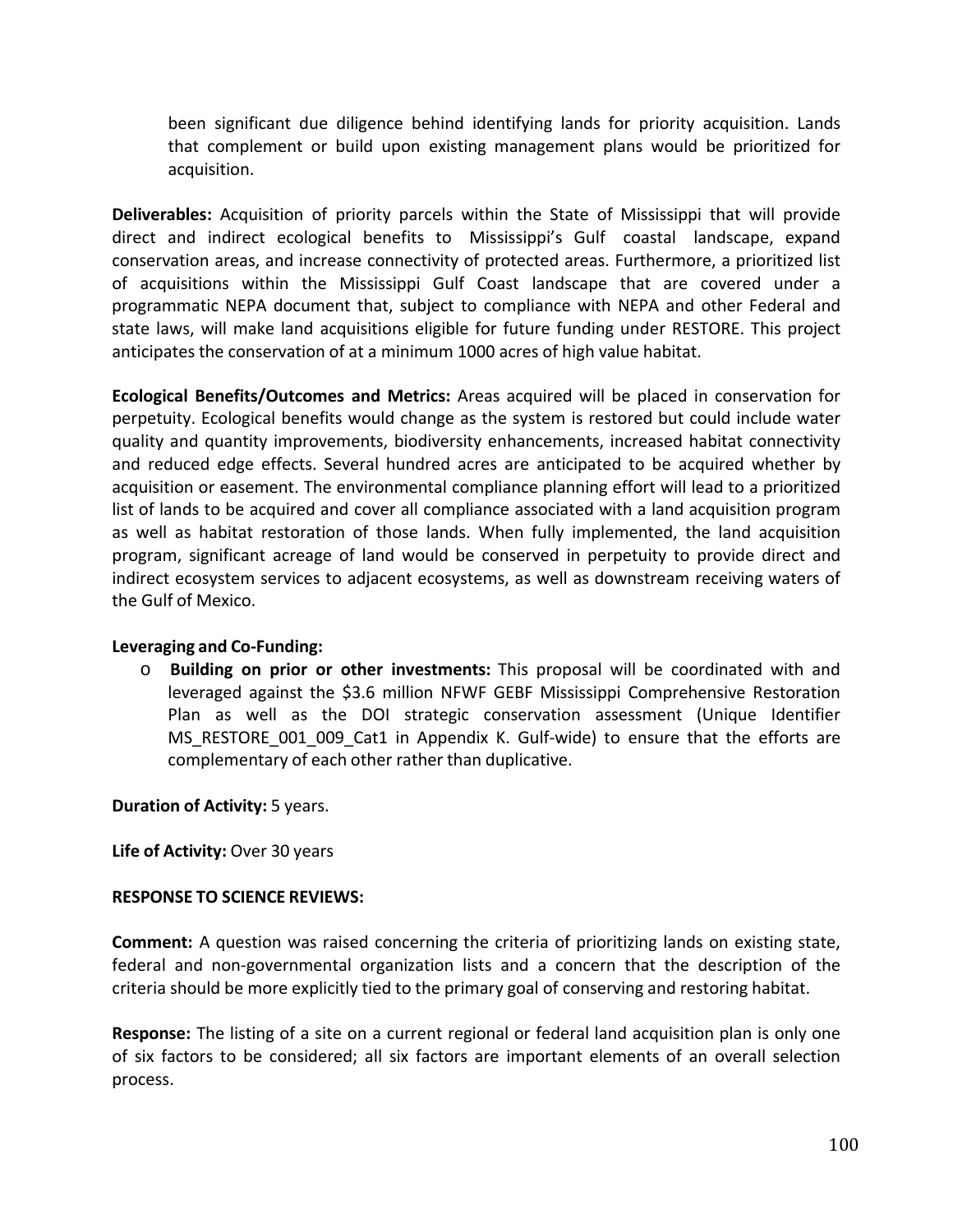**Comment:** Scientific evaluation comments included concerns regarding the effects of sea level rise, land subsidence, and proposed large-scale Mississippi River diversions on acquired lands or easements, rendering them functionally obsolete. One suggestion was that modeling and GIS- based spatial analyses could help address the issues of these and other science-based risks, in the planning stages.

**Response:** These risks will be fully evaluated under the related prioritization of tracts, and future planning component and will be used in the overall selection process for parcel acquisition or easements.

**Comment:** Another issue raised was that although the case was made for the need for land protection on private lands, the proposal also recognized that outright land acquisition is often infeasible and easements are a better option.

**Response:** Both options will be explored during the related planning component; it is likely that landowners will find value in both options during the implementation phase of the project.

**Comment:** For the planning and technical assistance request for funding there were no specific science review issues. In general scientific evaluation comments included concerns regarding the effects of sea level rise, land subsidence, and proposed large-scale Mississippi River diversions on acquired lands or easements, rendering them functionally obsolete.

**Response:** These risks will be fully evaluated under the prioritization of acquisition, as well as the environmental compliance planning component and will be used in the overall selection process for parcel acquisition.

**Comment:** Other comments included the need for more discussion of scientific lessons learned from previous efforts at land protection in the Gulf Region, additional science-based statistics on value of land conservation to habitat protection, and the inclusion of scientific case studies on the habitat benefits of land protection in the Gulf region.

**Response:** These will be more fully developed during the planning component and values and benefits captured as a result of lands acquired.

## **ENVIRONMENTALCOMPLIANCE:**

Council approval of funding for the planning portion of this activity will not involve or lead directly to ground-disturbing activities that may have significant effects on the environment individually or cumulatively, nor does it commit the Council to a particular course of action affecting the environment. The Council has considered potential extraordinary circumstances, including potential negative effects to threatened and endangered species, essential fish habitat, Tribal interests and/or historic properties, where applicable, and has determined that no such circumstances apply. Accordingly, the Council has determined that this planning activity is covered by the Council's National Environmental Policy Act (NEPA) Categorical Exclusion (CE) for planning, research or design activities (Section 4(d)(3) of the Council's NEPA Procedures).

The Council has reviewed the implementation portions of this activity with respect to compliance with NEPA and other applicable environmental requirements. These implementation components have independent utility – as implementation of any one of them would produce environmental benefits